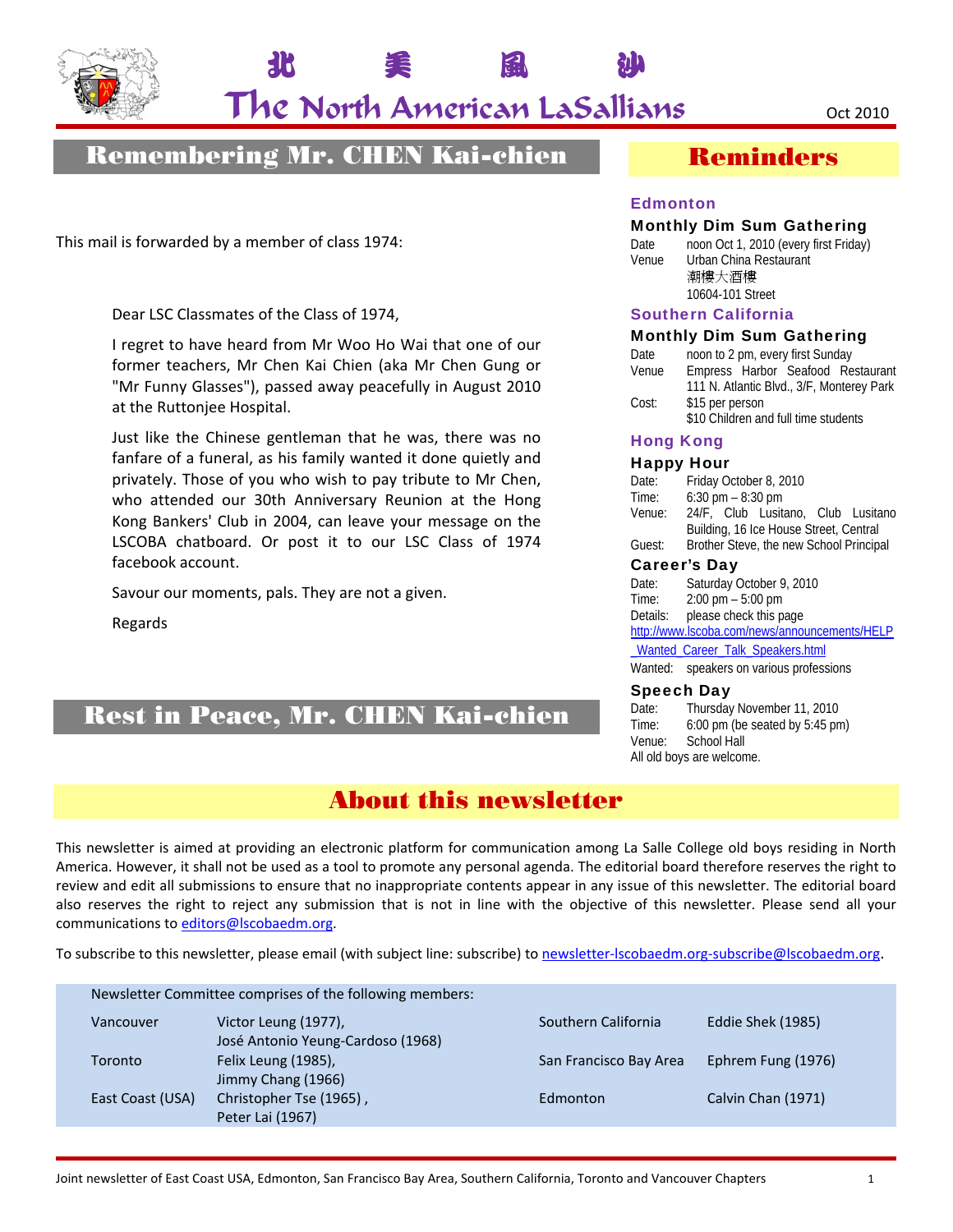

北

The North American LaSallians

# **Chapter News**

#### **San Francisco**

#### Retired Principal Wong Yen Kit in the San Francisco Bay Area

#### Ephrem Fung (1976)

Our recently retired Principal Wong Yen Kit and his family visited the San Francisco Bay Area in the last 2 weeks of August. The main purpose of their visit was to accompany Tommy Wong, Principal Wong's younger son, to attend Foothill College in Los Altos Hills, California this fall. A group of 20 old boys met with the Wong's family for dinner at Fu Lam Moon Restaurant in Mountain View. A number of the old boys shared their college experience with Tommy and assured that Tommy would be in good hands should he need any assistance. Principal Wong also updated us on the new principal, Brother Steve, and other news of our mother school. We all had a good time enjoying each other's company and conversing with Principal Wong.



Back row (L-R):

Patrick Leong ('84), Tong Lau ('65), Andrew Sien ('63), Stephen Hui ('90), Kelvin Chan ('94), Derek Choy ('93), Tommy Wong ('10), Brian Wong ('08), Bernard Cheng ('03), David Tong ('01), Adrian AuYeung ('93), Adam Yeung ('91), Francis Siu ('61) Front row (L-R):

Stanley Leong ('66), George Lau ('67), Principal Wong, Mrs. Wong, Ephrem Fung ('76), Chris Ngai ('78)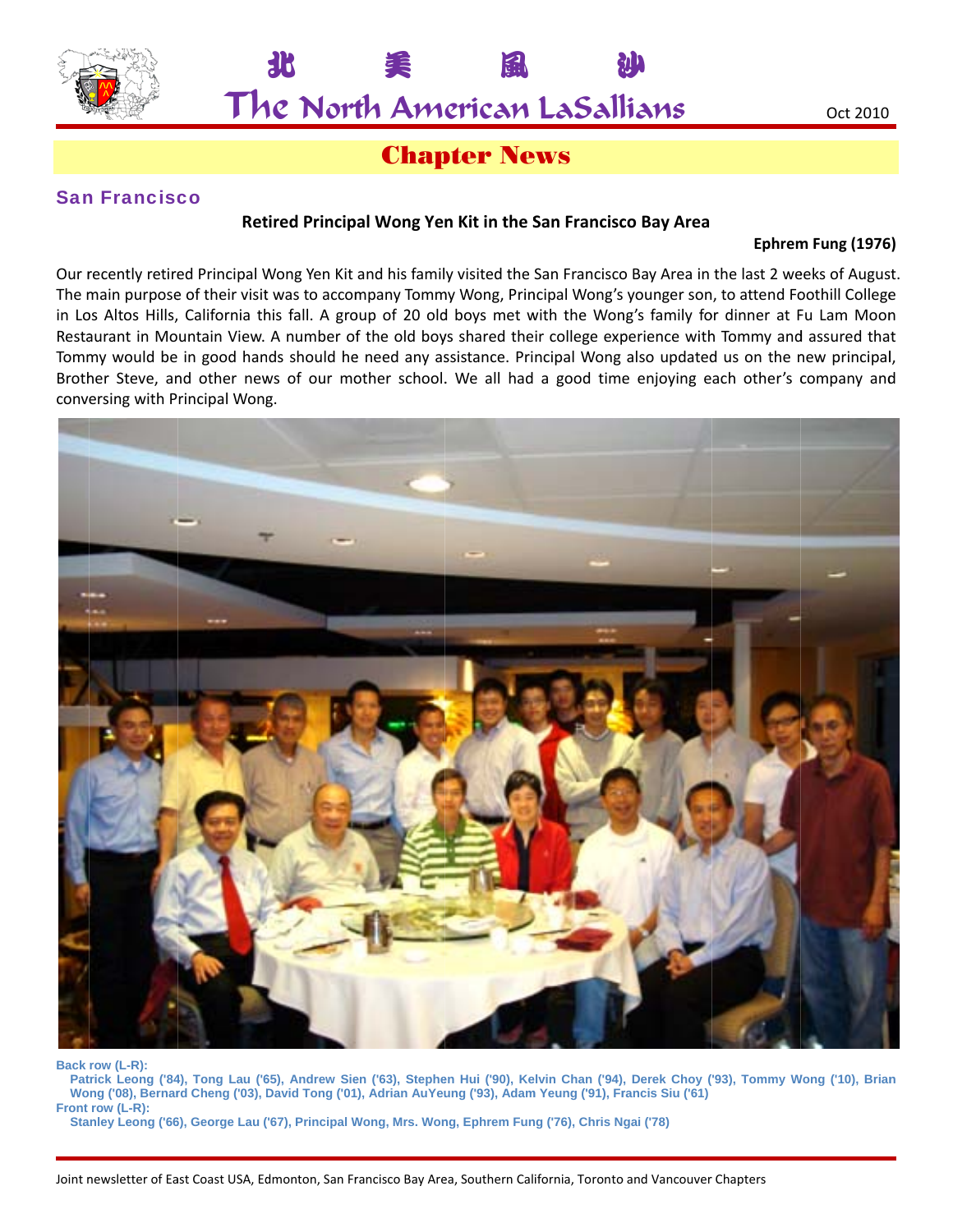

北 美 風 沙 The North American LaSallians oct 2010

### **Edmonton**

#### **Party Celebrating the Retirement of Bill Wong**

Bill Wong, General Secretary of the Edmonton Chapter, has been on pre‐retirement vacation since August 1, 2010. He has been so hard‐working (or hardly working?) that he has to clear all his backlog (of holidays) before he officially retires from his beloved job on October 31, 2010.

The Edmonton Chapter has decided to hold a party on Saturday November 13, 2010 at Century Palace Dynasty Restaurant (金 漢 龍 廷 大 酒 樓) to celebrate with Bill. Several old boys from out of town have planned to join the party. All are welcome. Please email calvin@lscobaedm.org to reserve a seat or two for you and your spouse.

### **Toronto**

#### **New Year Eve Dinner**

| Friday 2010/12/31                                                       |
|-------------------------------------------------------------------------|
| $7:30$ p.m. - 1 a.m.                                                    |
| Century Palace Chinese Restaurant 世紀皇宮大酒樓 (398 Ferrier Street, Markham) |
| \$68/person                                                             |
|                                                                         |

Please contact any of the directors.

# School News

**Excerpts from http://www.lasalle.edu.hk**

#### *2010‐09‐26*

#### **Computer Team Achievements**

The Computer Team is proud to announce that **Wong Man Lok (7C)** has captured a bronze medal in the **22nd International Olympiad in Informatics** held in Canada in August. He has also obtained a bronze medal in the **National Olympiad in Informatics** held in Shandong in August. We thank the teacher advisors for their invaluable guidance and support.

#### *2010‐09‐09*

#### **Hong Kong Outstanding Teens award 2010.**

Congratulations to **Ho Ho Yan** who has achieved marvellous achievements in extra curricular activities and was awarded Hong Kong Outstanding Teens award 2010.





#### *2010‐09‐07*

#### **2010 Rose Bowl Tournament**

The Bridge Club is pleased to announce that the School Bridge Team has captured the **2nd Runner‐up of the 2010 Rose Bowl Tournament** organized by Hong Kong Contract Bridge Association. The team would like to thank the Principal and teacher advisors for their guidance and support. Team members are: **Lau King Sing, Wong Man Lok, Yu Ho Long, Li Sze Ho and Cheung Lap Chung**.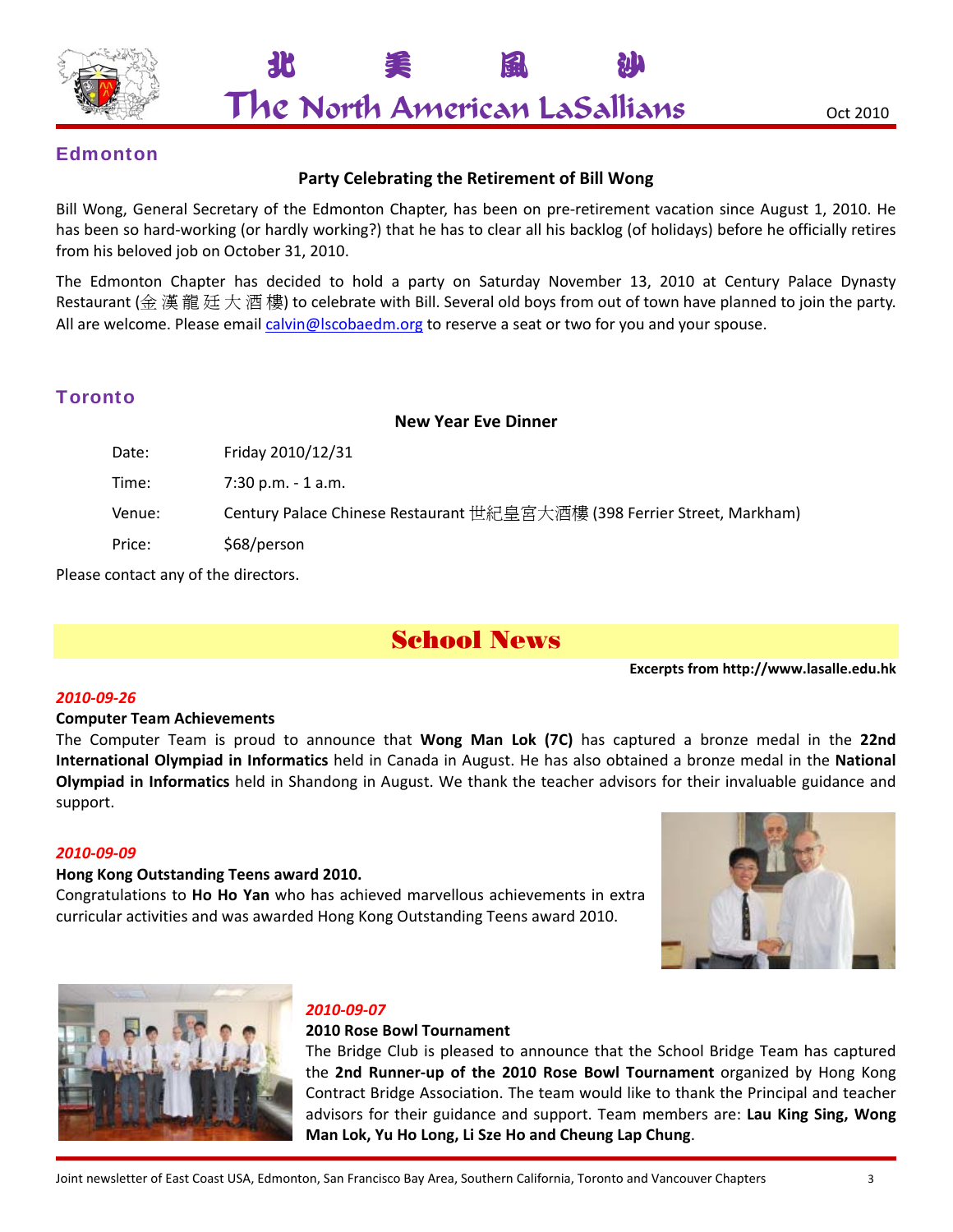



# Life Update

**Class 1965 45th Anniversary at Vancouver – August 31, 2010** Pictures supplied by Christopher Leung and Edmund Tse



**(From left to right, boys only) Back Row:**

Choi Kin, Benny Ng, Paul Chow, Joseph Tam, Rudy Tan, Edmund To, Arthur Ho, Simon Lam, Eric Chan, Lau Kwok Jing, **Francis Leung, Alex Lee, Tony Cheung, Sam Chen, Louis Lee Middle Row: Andrew Mok**

#### **Front Row:**

George Ho, Philip Leung, Stephen Ng, David Wong, Edmund Tse, Gabriel Yu, Chris Chan, Thomas Chan, Christopher Leung, **Robert Chong, Paul Wong,** 





**Picture taken at the Shanghai River Restaurant ‐ a pre‐Reunion dinner after the group returned from Banff**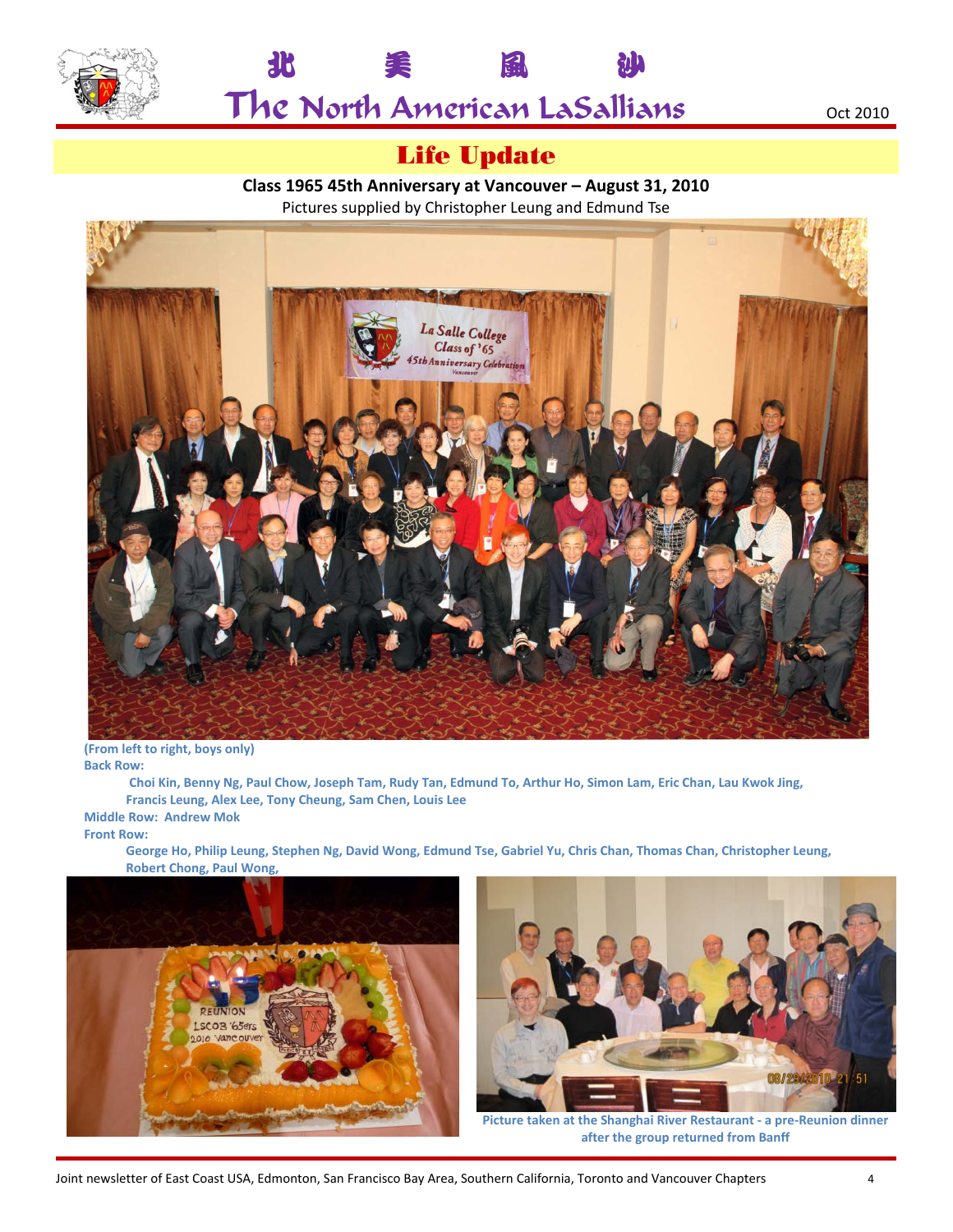

# The North American LaSallians oct 2010

北 美 風 沙



**Organizing Committee (from left) Alex Lee, Paul Wong, Philip Leung, Edmund To and Joseph Tam**



**Christopher Leung, Joseph Tam and Francis Leung**



**George Ho (Vancouver) and Edmund Tse (Edmonton)**



**Group from the Primary 5 D class ‐ Lau Kwok Jing, Thomas Chan, Chan Sai Hoi, Joseph Tam, Christopher Leung and Edmund To**

#### **A Nostalgic Evening with Herman's Hermits**

#### **William Lai (1961)**

Popular music was a very significant feature in our formative years at La Salle and, later, in our young adulthood at the University of Hong Kong. I still remember collecting 45 rpm records and buying the weekly "Hit Parade" booklets with the sheet music and lyrics of the hit songs of the week. Some of these popular songs helped to define our development as teenagers and would later become triggers of golden memories and nostalgic emotions.

During those years in Hong Kong, listening to the records with a good stereo record player was the closest one could come to experiencing the original singers. There weren't many live concerts by these musical icons in Hong Kong at the time. I had always wanted to see these pop singers in person at some point.

For North Americans, the British Invasion of the early 1960s saw many bands from the United Kingdom coming to America, shooting up the charts, and doing the Ed Sullivan Show. The Beatles and the Rolling Stones were, of course, the most prominent of these bands. Other contingents in the British Invasion included such bands as the Herman's Hermits, Peter and Gordon, Dave Clark Five, The Animals, and some individual singers such as Petula Clark.

For those of us who grew up in 1950s and 1960s Hong Kong, the real British invasion had occurred over a century before. The British bands were just part of the then existing pop culture landscape, along with Frank Sinatra, Dean Martin, Elvis Presley, Pat Boone, Paul Anka, and the Westside Story, etc. The Herman's Hermits was one of the British bands that had made an indelible impression on me at the time, particularly with their signature song: *Mrs. Brown, You've Got a Lovely Daughter* (or Daught'a, the way it was sung by Peter Noone, the lead singer). At the time this song came out, I would be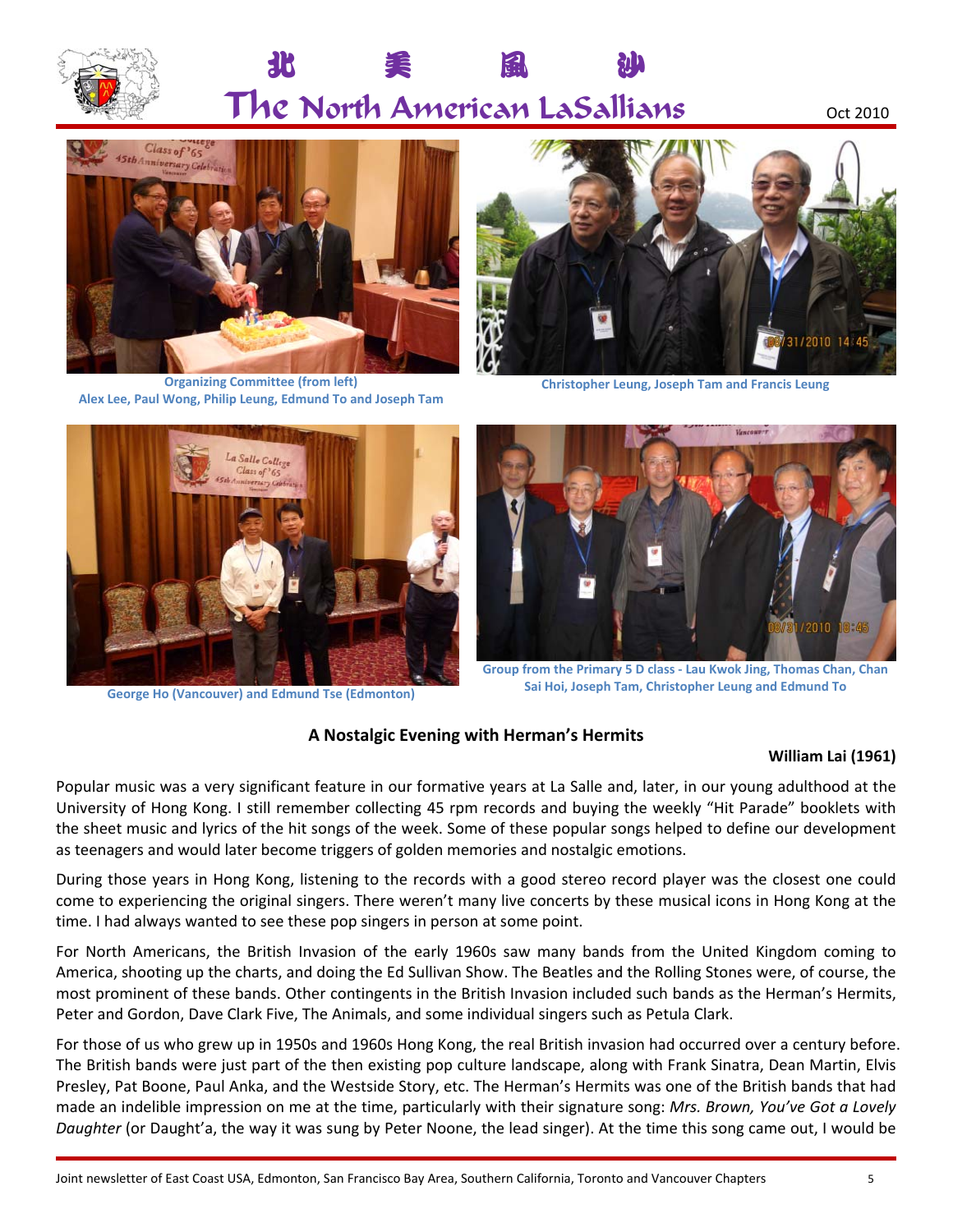

addressing Mrs. Lien, mother of my then girl-friend and future wife, Vivien. Note that I am referring only to the song title, not the contents of the lyrics.

The only British band I had seen was the Beatles in their only concert in Hong Kong in 1964. I have seen other pop music acts since but never the Herman's Hermits. So I was very delighted when I learnt that they were coming to Edmonton. Together with our wives (Dorothy and Vivien), my good old La Salle friend, Henry Kwok (62) and I attended their concert on 23 September 2010 at the Century Casino Show Room.

Before the concert, we had supper at the Urban China Restaurant, run by another La Salle Old Boy, Kelvin Chan (82).

The concert was everything I was hoping for and more. All the Herman Hermits' songs were there. Peter Noone, the lead singer, was not only an excellent musician; he was also a bit of a stand-up comedian. In-between songs, he would tell jokes about his and the band's backgrounds and their ventures into North America. His impersonation of Tom Jones was hilarious. But what captured and mesmerised the audience was his renditions of his signature hits. Though our seats were at the back of the show room, it was a rather casual arrangement and you could go right up to the stage area as long as you didn't block other peoples' view. It was surreal to hear and see him actually singing Mrs Brown, There's a Kind of a Hush, Silhouettes, I'm Henry VIII I am, and other of his standards, right in front of me, particularly Mrs Brown, which had a special meaning for me.



Oct 2010

Dinner at Urban China - from left Dorothy Kwok, Henry Kwok (62), Kelvin Chan (82), Vivien Lai, William Lai (61)

One thing that seemed to be different in this show was

that there was no warning on the ticket about prohibiting photography during the concert and there was no stage announcement to that effect in the introduction. I took some pictures of the event, as did other members of the audience. The quality of the photos is not the best, but a few are included in this piece as a record of our attendance.

The Herman's Hermits are on a North American tour. I would highly recommend it if they come to your locale.



**Henry Kwok and I on stage** 

Peter Noone of the Herman's Hermits singing on stage

Joint newsletter of East Coast USA, Edmonton, San Francisco Bay Area, Southern California, Toronto and Vancouver Chapters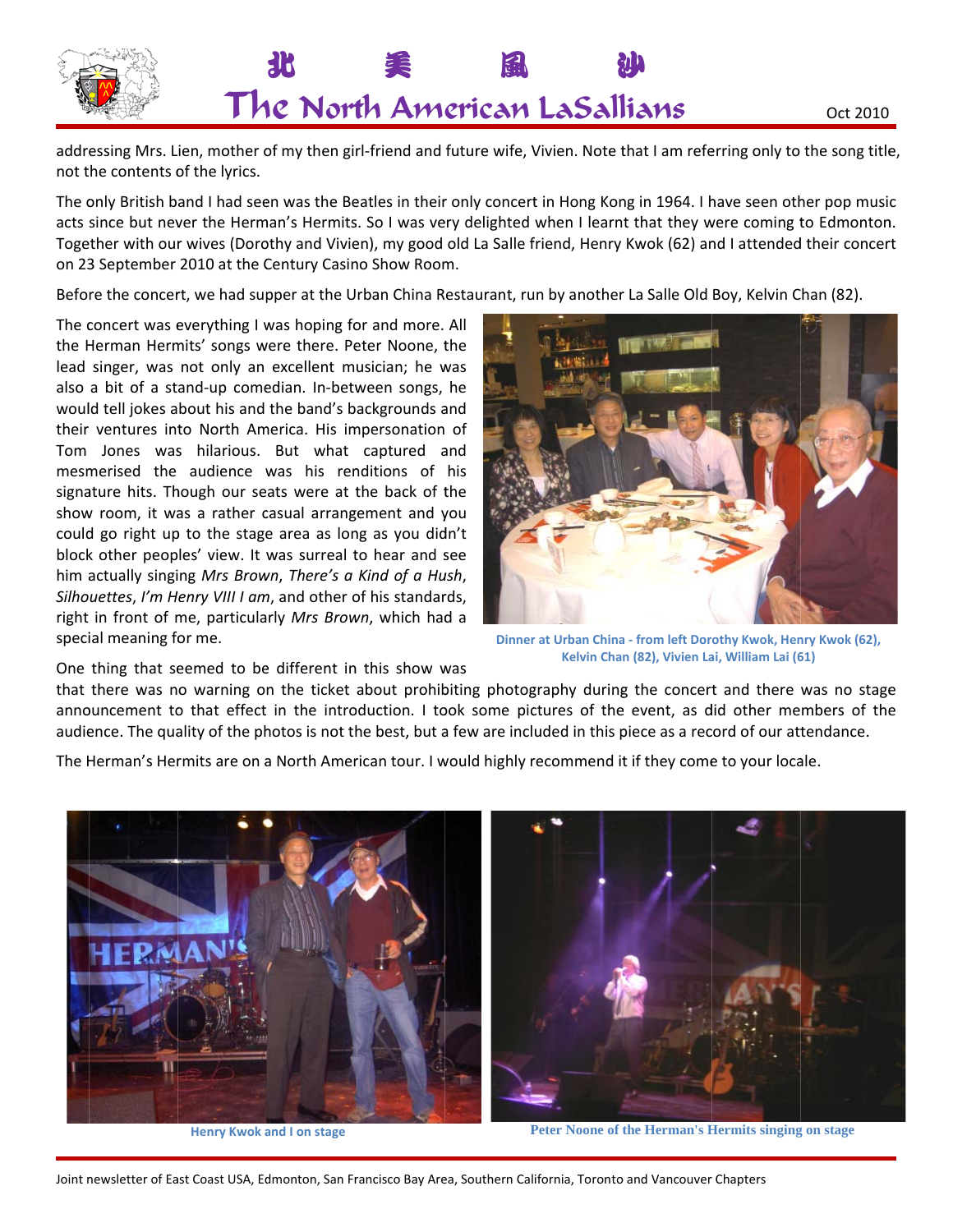

# The North American LaSallians oct 2010

北 美 風 沙

# GA Notes

#### **Global Alliance (GA) At‐a‐Glance**

**Peter Lai (1967) GA Chair**

*I have prepared a summary outlining our missions, framework and my thoughts on approach in conducting our* business. Obviously, it is far from perfect, but it should be a good start as we will fine-tune them as time goes on.

*Please refer to the previous issue for the section on "What is LSCOBA GA?" and "Defined Mission".*

#### **Organizational Structure**

There are seven (7) founding chapters for GA with representatives from Edmonton, Hong Kong, New York/East Coast, San Francisco and Bay Area, Southern California, Toronto and Vancouver. Anticipating chapters may include Australia, Chicago, London, Montreal, Shanghai and Singapore, and GA welcomes all OBA chapters to participate.

Chapter representative(s) ‐ Each participating chapter will appoint two (2) representatives or one (1) as minimum to the GA; and for continuity purpose, it is recommended that the appointees are independent from their local election. There is no limitation on the length of each appointment as it is the sole decision of the local chapter.

Five-Executives are chosen among all GA representatives to take up the posts of chairman, vice-chairman, secretary general, treasurer and administrator. They will serve a 2‐year term with two (2) consecutive terms maximum, their term begins on July 1 and ends on June 30. Their duties are to get things organized and to keep them moving ahead, the teamwork of all GA representatives is what it will take for any GA project to be successful.

On voting right, there will be one (1) vote per chapter regardless of how many chapter representatives (workers) in the GA. If in the event where a tie-breaker is needed, the chairman will have the honor to cast that one (1) decisive vote.

To maintain its function, GA will need a general operation budget to take care of the administrative costs such as operation & maintenance associated with the IT systems. It is anticipated that GA's treasurer will be responsible for all the financial matters including set up, collection and management of the budget.

#### **Project Initiation and Support**

As stated earlier, in addition to global networking, one important function for GA is to provide support services (in terms of "projects") to LSC and the Old Boys communities. In general, there are three (3) categories of project within the OB realism. They are as follows:

#### *Category 1: Outreach Projects (for current LS students & parents)*

These are projects that will benefit or enhance the ability and quality of current students in LSC and LSP;

#### *Category 2: In‐reach Projects (for Global OBS and chapters)*

These are projects that will create or improve connections and relationship of all Old Boys and OBA chapters globally;

#### *Category 3: LSC‐based Projects (for teachers and HKOBA)*

These are special projects that are initiated and requested by LSC or through HKOBA for the benefits of LSC and LSP, in which GA will do her parts to support the overall mission. Each Category 3 request should clearly specify the goals, needs and expectations in order for GA to:

- (a) understand and accept the mission; and
- (b) develop strategies and plans for implementation.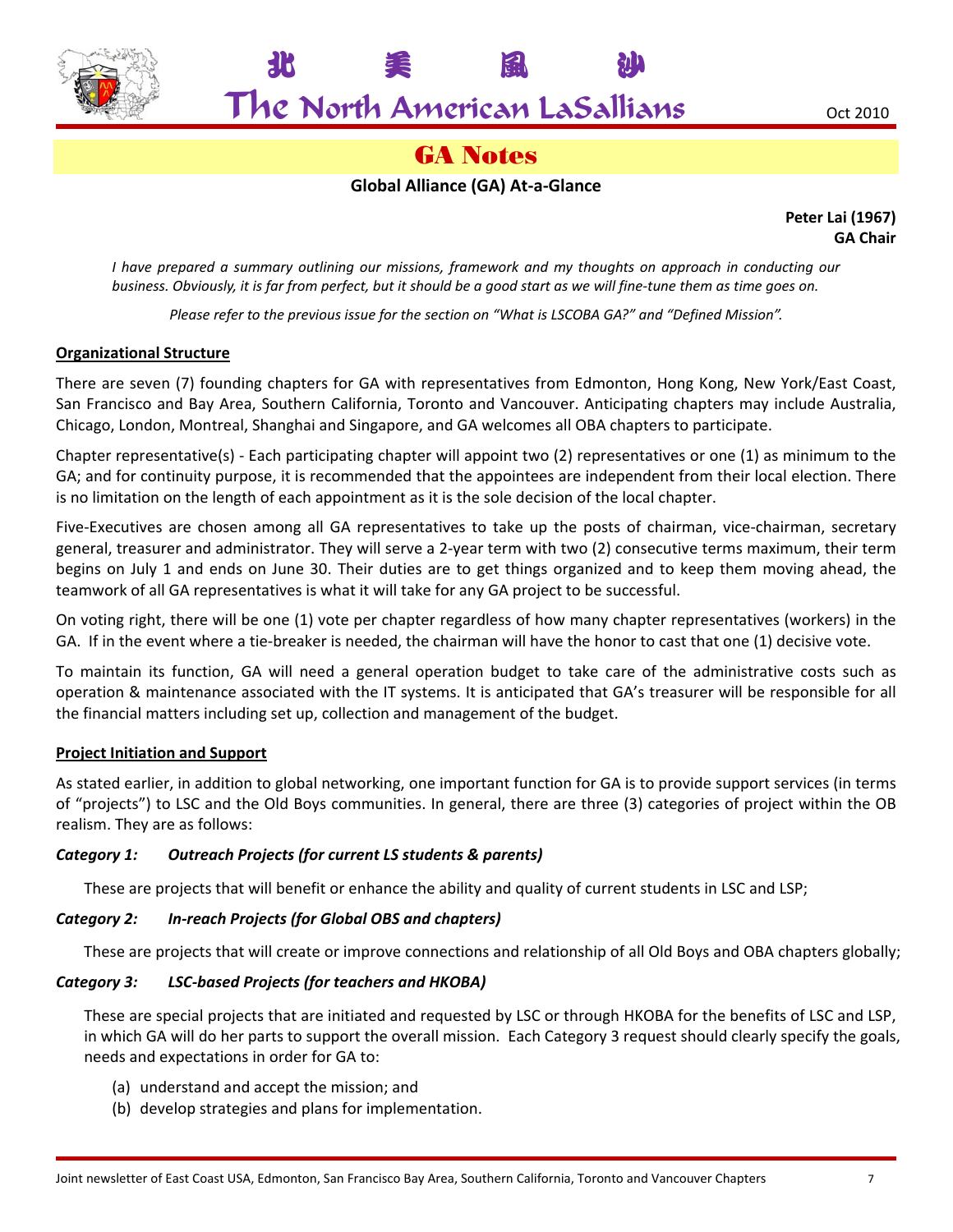

北 美 風 沙

#### **The Process Flow Chart**

In order to conduct each project in a systematic, transparent, orderly and efficient fashion, a multi-step process is designed to formulate the flow of action that covers the entire lifeline of each project. The multi‐step process is as follows:

#### *Step 1: Project Initiative*

The GA Executives receives a written request or proposal in which the project sponsor(s) has clearly defined the nature of the project along with specified needs and expected outcomes. The GA Executives will communicate and coordinate with the project sponsor to acknowledge the request and to assure the legitimacy and practicality of the requested project.

#### *Step 2: Project Review and Confirmation*

The GA Executives will prepare collectively with the sponsor, and deliver a project information package (along with their recommendation) to all GA members for confirmation. After the project is confirmed, a Project Committee (PC) will be formed (or appointed) to take over the ownership of the project until it is successfully implemented. It is recommended that the project sponsor must serve in the project committee; the Committee Chair is responsible for the management of the project team, and report the project status to the GA on a bi-monthly basis. (Please note that the project status will provide the basis to fulfill GA's obligation to external communication such as newsletters, websites, etc.)

#### *Step 3: Project Planning and Design*

All successful projects have one thing in common – "plan the works and work the plans". Therefore, it is important for the project team to brainstorm the strategies, plan the entire process, and develop a work plan with steps and milestone dates. The work plan is a working document that can be amended to reflect changes in the environment. The committee Chair is responsible to update and share the work plan with the GA. The purpose is to ensure that there is no potential conflict between different projects and for better coordination among projects.

#### *Step 4: Project Development and Implementation*

The project team is carrying out the work plan elements toward final implementation of the project. At the appropriate time, the project team will present the entire project to the GA members. The purpose has two-fold, for the GA to review and appreciate the final product, and for them to official conclude the project.

#### *Step 5: Project Handover*

On behalf of GA, the project team will transfer the project to its intended owner or user. Once accepted, GA's mission is now officially completed.

| <b>Founding Chapters and the Core Work Group</b>                                                                                      |                                                                                                                                                                                                                                | <b>GA Executives</b>                                                                                                                                                            |                                                                |
|---------------------------------------------------------------------------------------------------------------------------------------|--------------------------------------------------------------------------------------------------------------------------------------------------------------------------------------------------------------------------------|---------------------------------------------------------------------------------------------------------------------------------------------------------------------------------|----------------------------------------------------------------|
| <b>East Coast, USA</b><br><b>Edmonton</b><br><b>Hong Kong</b><br><b>San Francisco</b><br><b>Southern California</b><br><b>Toronto</b> | Peter Lai (67), Chris Tse (65), Bel Baptista (77)<br>Calvin Chan (71)<br>Mark Huang (85), Leonard Chu (83)<br>Ephrem Fung (76), Derek Choy (93)<br>Eddie Shek (85), Charles Tsang (83)<br>Jimmy Chang (66), Francis Yeung (71) | <b>Chair</b><br>Peter Lai (1967)<br>Vice-chair<br>Chris Tse (1965)<br><b>Secretary-General</b><br>Jimmy Chang (1966)<br><b>Treasurer</b><br>Ephrem Fung (1976)<br>Administrator | East Coast, USA<br>East Coast, USA<br>Toronto<br>San Francisco |
| <b>Vancouver</b>                                                                                                                      | Victor Leung (77), Philip Chan (69)                                                                                                                                                                                            | Calvin Chan (1971)                                                                                                                                                              | Edmonton                                                       |